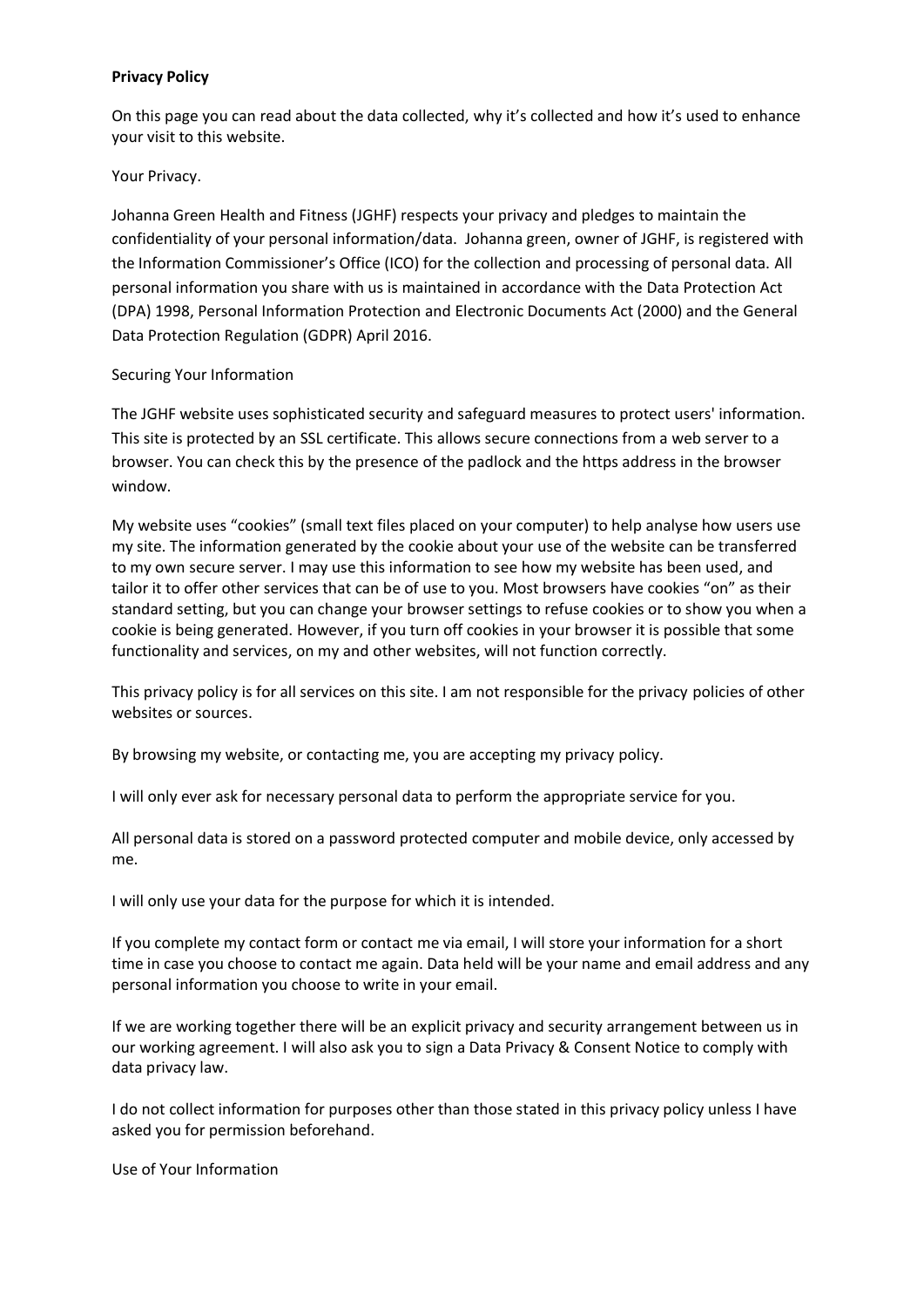JGHF will use footage/testimonials about your successes that you share within the group or with your Instructor/Trainer, including photos and video material, in our marketing materials, unless you expressly inform us not to.

JGHF obtains most of our information through the signing of Waivers and completion of PAR-q /Group Exercise Booking and Information Forms. With your consent we may also obtain personal information about you from third parties. This may include parents, guardian, coaches or whoever is registering you in a program and paying for your registration. Use of your personal information for any purpose other than those outlined or the release of such information by parties outside of JGHF or its affiliates will take place only under the following circumstances: (a) When you give consent – We will disclose your personal information when you have given consent.

All emails from our sites allow you to opt out of further communications.

JGHF will never sell, trade, rent, exchange or otherwise share your personal information with any other person, company or organisation (third parties), unless you give your permission.

Please note that we will not share health information that may have been provided in connection with a programme, programme withdrawal or request for refund. With your consent, we may use certain information to provide you with information about JGHF and its affiliates and programming. This consent is optional and you can decide to withdraw it at any time. Information collected by JGHF about its users is used internally by authorised employees (The Team) of JGHF for the following reasons: To process payment, register you in the programme of your choice, update you when required of any possible changes of the planned services at JGHF, determination of those areas, features, and services that are valued the most and found most helpful. Also, we collect information to determine the most appropriate participation in the activities and services provided at the JGHF and on our site.

## Distribution of Information

We may share information with governmental agencies or other companies assisting us in fraud prevention or investigation. We may do so when: (1) permitted or required by law; or, (2) trying to protect against or prevent actual or potential fraud or unauthorized transactions; or, (3) investigating fraud which has already taken place. The information is not provided to these companies for marketing purposes.

## Legal Obligation of Information Release

JGHF will release any information that is required to be released by law or court order. In exceptional circumstances it may be necessary that we disclose your personally identifiable information if we believe, in good faith, that disclosure is otherwise necessary or advisable to protect JGHF interests. We will seek to ensure that any proposed disclosure is required in the circumstances and then ensure that we disclose only the information that is required.

This privacy statement is tailored to the use of this website. Any change to this site may lead to changes in the privacy statement. It is advisable to consult this privacy statement on a regular basis. I check this privacy policy regularly to ensure it is compliant with current regulations. If you have any questions about this policy, please don't hesitate to contact me.

Thank you for your trust.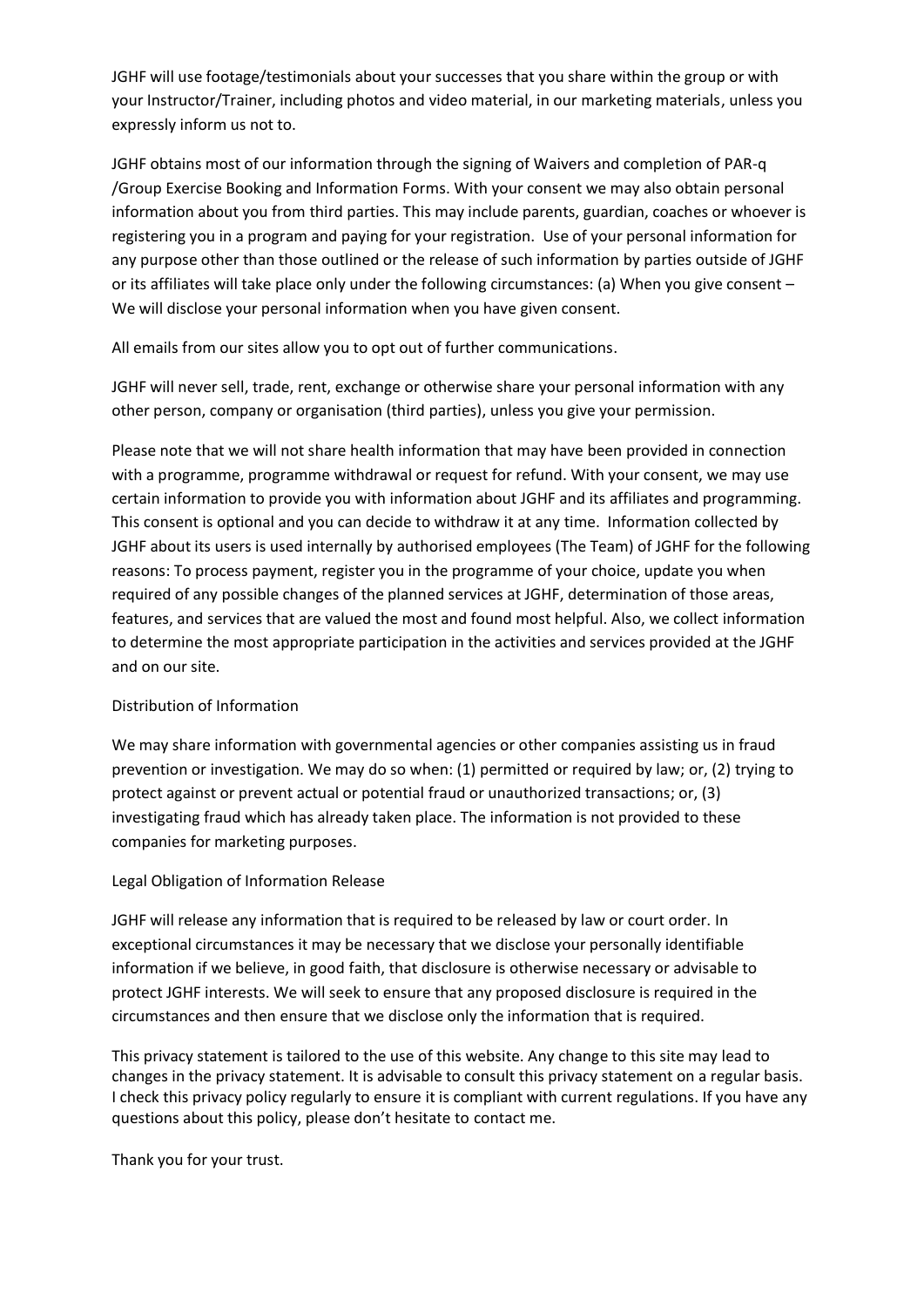# Data Privacy Notice/Client Consent Form.

May 2018

Johanna Green, owner of Johanna Green Health and Fitness (JGHF), is registered with the Information Commissioner's Office (ICO) for the collection and processing of personal data.

Personal data about clients and the Health and Fitness services received are kept securely and confidentially, and for the sole purpose of providing, managing and quality assuring the services provided:

• All forms and paper records are kept securely in a locked cabinet, and I ensure clients cannot be identified in any supplementary session notes I keep.

• Email and phone contact details are also kept electronically for administration purposes only.

• Data collected through the contact form on my website is kept on a password protected computer and area of my hosting provider UK2 secure server, which only I have access to.

• Data accessible to my Team/Instructors/ Professionals I work with is on a secure/GDPR compliant site, such as MINDBODY and MailChimp. Data is only keep otherwise, if absolutely necessary, and this is stored secure/GDPR compliant.

All data records are now subject to the General Data Protection Regulation (GDPR) April 2016. Some of the information I may collect is classified as sensitive personal data and I can only use such data where I have your explicit consent. This data may include: physical and/or mental health, and lifestyle.

I will not normally give your name or any information about you to any third party. However, there are exceptional cases where I might ethically or legally have to give information to relevant authorities. I would discuss any proposed disclosure with you unless I believe that to do so could increase the level of risk to you or to someone else.

Client records are kept under the terms of my personal liability insurance, and are then destroyed. Under the GDPR you have the right to access a copy and explanation of your personal data to request correction, erasure, or a change in data processing.

## **Please complete the section below:**

Do you agree to me using your data in this way? Yes/No……………

Signature……………………………….. Date………………

If you wish to remove your agreement to my use of your data at any point please let me know in writing by email at johanna@johannagreen.com

If you have any concerns about how I have handled your data, you can report a concern on the ICO website: www.ico.org.uk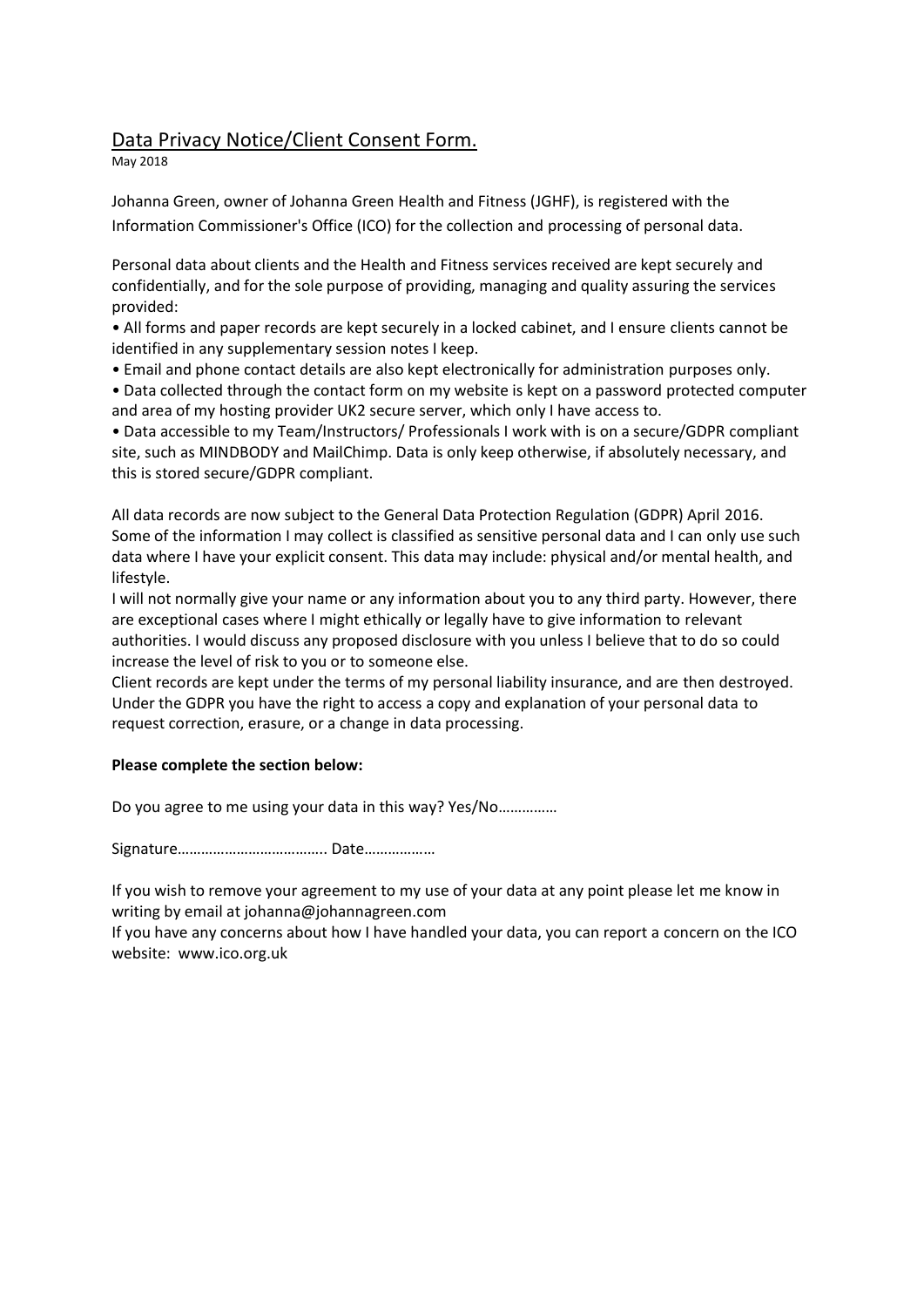### **Terms & Conditions**

All services purchased from Johanna Green Health and Fitness (JGHF) must be preceded by the applicant acknowledging, by way of completing a PAR-q form/Group Exercise Booking and Information Form/Waiver/Data Privacy and Consent Notice, that he/she has no physical limitations preventing him/her from participation and understand /consent to the use of your Personal Data. All applicants under the age of 18 years must have consent, in written form, from a parent or guardian. The applicant also agrees to abide by the rules and regulations of the "Company" (Johanna Green Health and Fitness, JGHF, or "we/us") and acknowledges that these rules and regulations, or form and nature of the Programmes, may change from time to time without prior notice to you. Furthermore, all applicants release JGHF, its owners, directors, managers and all employees of all liability regarding 1) any injury to self or child 2) any loss or damage to personal property.

We are committed to providing all Programme participants with a positive Programme experience. You agree that the Company may, at its sole discretion, terminate this agreement, and limit, suspend, or terminate your participation in the programme if you fail to follow the Programme health and safety guidelines. With regards to the PAR-q/ Group Exercise Booking and Information Form /Waiver, you agree that you have answered the questionnaire honestly and to the best of your knowledge. The onus is on you to update the Instructor of your Health and Fitness status at every class you attend. You agree to follow any reasonable instruction from the Programme Instructor/Trainer and any written notices displayed in the exercise area.

The Programme instructors/trainers are not qualified to provide any medical advice. You should refer all medical related inquiries to the appropriately qualified professionals.

You are responsible for full payment of fees for the entire course of the Programme, regardless of whether you actually attend or complete the Programme, and regardless of whether you have selected a lump sum or payment plan. Failure to make the agreed payments will result in default of the agreement and your agreement may be forwarded to a third party to recoup the full amount due for the remainder of your fitness programme plus any costs incurred.

Note that all programmes have a time limit; it is up to you to utilise the classes to your full advantage and complete your limited classes within the time limit set.

There is a "2 week Satisfaction Money Back Guarantee" on the full programme (this does not include any offers) you are entitled to a reimbursement for the fees of the Programme, no questions asked, if you should not be satisfied after 2 weeks of your programme starting. To further clarify all payments must be made on a timely basis. If payments are not made on a timely basis (within 7 days of past due date), the Company reserves the right to place Programme benefits on hold.

We have made every effort to accurately represent the Programme and its potential. The testimonials and examples used are not intended to represent that anyone will achieve the same or similar results. Each individual's success depends on many factors, including his or her dedication, desire and motivation. By signing, you acknowledge that as with any endeavour, whilst there is a 'satisfaction guaranteed' that , if after 2 weeks on one of the programmes, you want your money back, you can have it, no questions asked; this guarantee will become null and void should you not participate fully and enthusiastically in the Programme.

Information published on this web site is provided for the use of its visitors and you are advised that, although care has been taken to ensure technical and factual accuracy, some errors may occur. No guarantee is given of the accuracy or completeness of information on these pages. Please be aware that JGHF may alter the information on its web site from time to time. JGHF shall have no liability